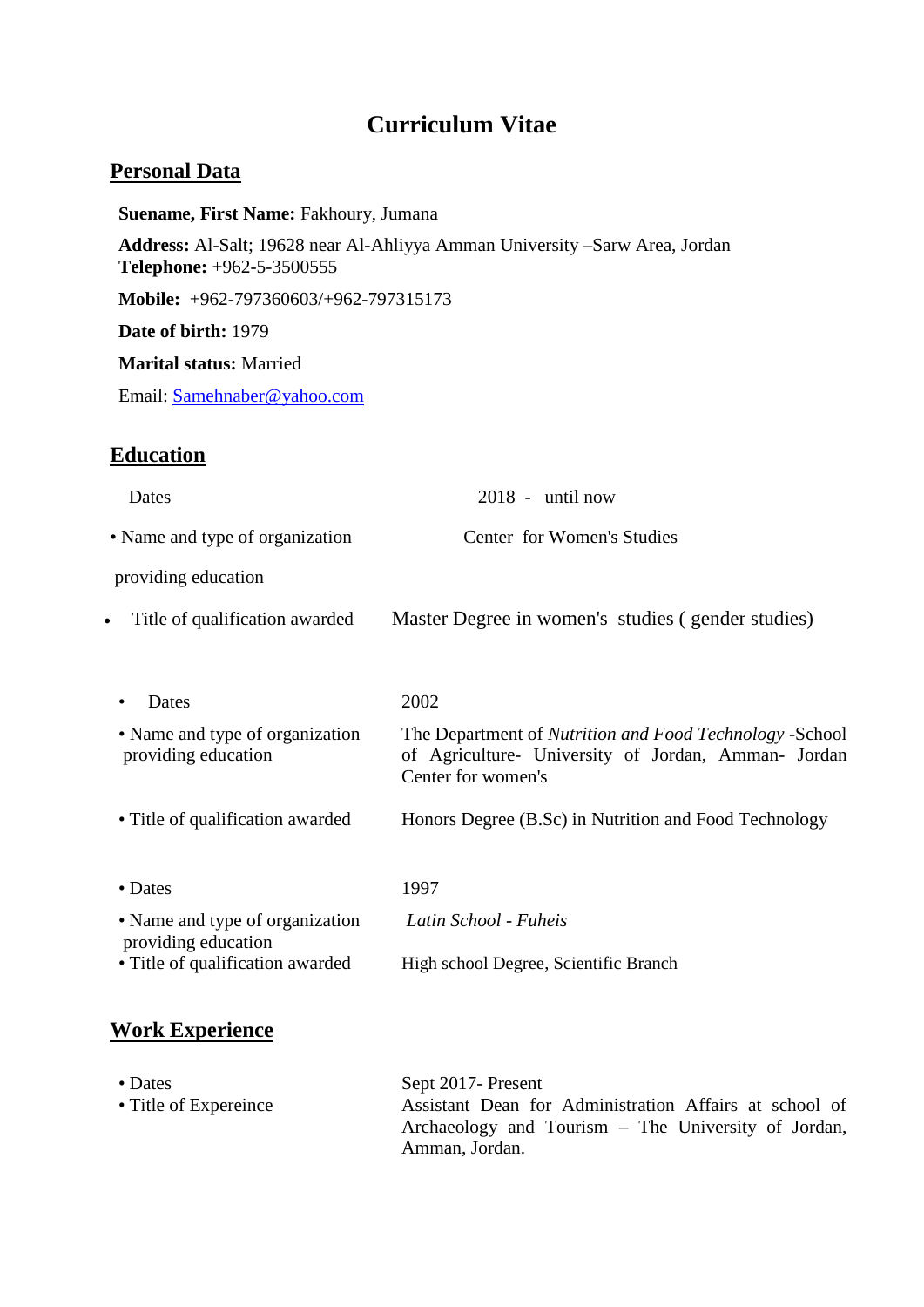| • Dates<br>• Title of Expereince         | July, Dec/2017; April/2018<br>Trainer at National Academic for Tourism and Aviation<br>(NATA) course entitled: Food Quality and and hygiene                                                                                             |
|------------------------------------------|-----------------------------------------------------------------------------------------------------------------------------------------------------------------------------------------------------------------------------------------|
| • Dates<br>• Title of Expereince         | June-Aug/2017<br>Trainer course for the Owners of the Restaurants in<br>Jordanian Governorates, entitled: Food safety and hygiene<br>under the Supervision of the Competence Management<br>Consulting Co CMC in cooperation with USAID. |
| • Dates                                  | 2015-Present                                                                                                                                                                                                                            |
| • Title of Expereince                    | Producer<br>Presenter<br>and<br>of<br>Health<br>Program<br>at<br>The University of Jordan's Radio- JU FM 94.9, Amman.                                                                                                                   |
| $\bullet$ Date<br>• Title of Expereince  | $3/2016 - 8/2016$<br>Head Manager of the Department of Food Service<br>and Nutrition - The University of Jordan, Amman-Jordan.                                                                                                          |
| • Dates                                  | $4/2011 - 3/2016$                                                                                                                                                                                                                       |
| • Title of Expereince                    | Assistant Head Manager of the Department of Food Service<br>and Nutrition - The University of Jordan, Amman- Jordan                                                                                                                     |
| $\bullet$ Dates<br>• Title of Expereince | 3/2006-4/2011<br>Food Quality Engineering at the Department of Food<br>Service and Nutrition - The University of Jordan, Amman-<br>Jordan                                                                                               |
| • Dates<br>• Title of Expereince         | 2002-2006<br>Science Teacher / Ministry of Education                                                                                                                                                                                    |

# **Training and Courses**

| • Dates                       | $7/2015 - 8/2015$                                                                                                                          |
|-------------------------------|--------------------------------------------------------------------------------------------------------------------------------------------|
| providing training            | • Name and type of organization HACCP and Food Safety Management Systems (ISO)<br>22000/HACCP)                                             |
| • Dates<br>providing training | $6/2015 - 7/2015$<br>• Name and type of organization Training Course for the TOFEL Test (ITP) and The National<br>Test.                    |
| • Dates<br>providing training | 1/2013-3/2013<br>• Name and type of organization Top Management at the Center of Consultations and<br>Training - The University of Jordan. |
| • Dates<br>providing training | $10/2011 - 2/2012$<br>Name and type of organization Training Diploma in Quality Management and Excellence<br>(Certified Quality Manager)   |